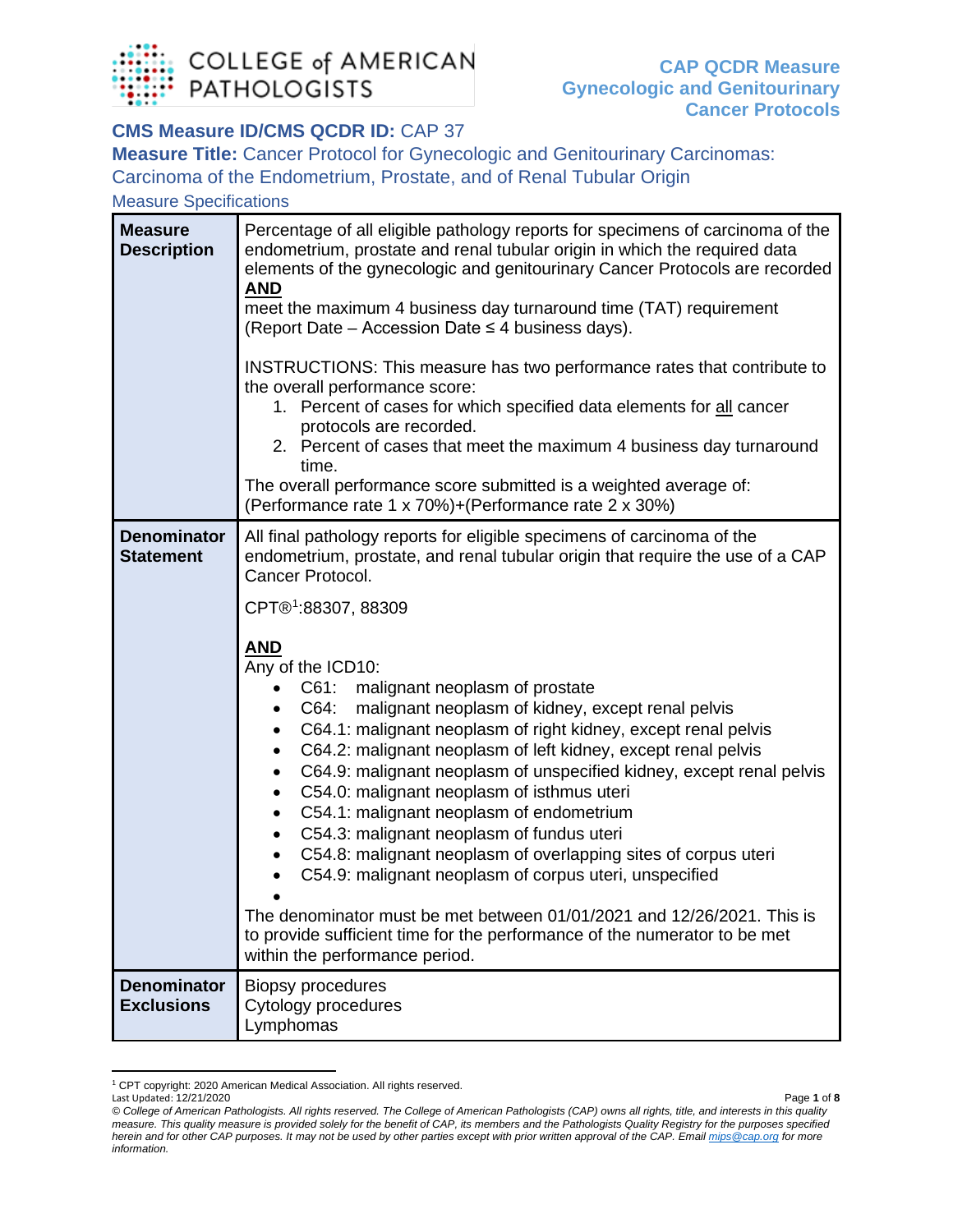

|                                         | <b>Sarcomas</b><br>Resection specimens with no residual tumors                                                                                                                                                                                                                                                                                                                                                                                                                                                                                                                                                                                                                                                                                                                                                                                                                                                                                                                                                                                                                                                                                                                                                                                                                                                                                                                                                                                                                                                                                                                                                                                                                                                                                                                                                                  |
|-----------------------------------------|---------------------------------------------------------------------------------------------------------------------------------------------------------------------------------------------------------------------------------------------------------------------------------------------------------------------------------------------------------------------------------------------------------------------------------------------------------------------------------------------------------------------------------------------------------------------------------------------------------------------------------------------------------------------------------------------------------------------------------------------------------------------------------------------------------------------------------------------------------------------------------------------------------------------------------------------------------------------------------------------------------------------------------------------------------------------------------------------------------------------------------------------------------------------------------------------------------------------------------------------------------------------------------------------------------------------------------------------------------------------------------------------------------------------------------------------------------------------------------------------------------------------------------------------------------------------------------------------------------------------------------------------------------------------------------------------------------------------------------------------------------------------------------------------------------------------------------|
|                                         | Carcinomas arising in the uterine cervix<br>Metastatic malignancy to one of these organs                                                                                                                                                                                                                                                                                                                                                                                                                                                                                                                                                                                                                                                                                                                                                                                                                                                                                                                                                                                                                                                                                                                                                                                                                                                                                                                                                                                                                                                                                                                                                                                                                                                                                                                                        |
| <b>Denominator</b><br><b>Exceptions</b> | Cases requiring intradepartmental or extra-departmental consultation                                                                                                                                                                                                                                                                                                                                                                                                                                                                                                                                                                                                                                                                                                                                                                                                                                                                                                                                                                                                                                                                                                                                                                                                                                                                                                                                                                                                                                                                                                                                                                                                                                                                                                                                                            |
| <b>Numerator</b><br><b>Statement</b>    | All eligible cases where the following required elements found in the current<br><b>CAP Cancer Protocol are recorded:</b><br>Procedure<br>$\bullet$<br><b>Histologic Grade</b><br>Histologic Type<br>٠<br>Margin status<br>٠<br>Lymphovascular invasion (endometrial and renal tubular carcinoma<br>only)<br>Regional Lymph Nodes*<br><b>Number of Nodes Examined</b><br>$\circ$<br>Number of Nodes Involved<br>$\circ$<br>Pathologic Stage Classification: AJCC 8 <sup>th</sup> Edition<br><b>TNM Descriptors</b><br>$\circ$<br>Primary Tumor (pT)<br>O<br>Regional Lymph Nodes (pN)*<br>O<br>Distant Metastases (pM)*<br>$\circ$<br>Myometrial Invasion (endometrial carcinoma only)<br>٠<br>Uterine Serosa Involvement (endometrial carcinoma only)<br>$\bullet$<br>Cervical Stroma Involvement (endometrial carcinoma only)<br>٠<br>Extraprostatic extension (prostate carcinoma only)<br>٠<br>Urinary Bladder Neck Invasion (prostate carcinoma only)<br>$\bullet$<br>Seminal Vesicle Invasion (prostate carcinoma only)<br>$\bullet$<br>Treatment Effect (prostate carcinoma only)<br>٠<br>Specimen Laterality (renal tubular carcinoma only)<br>٠<br>Tumor Extension (renal tubular carcinoma only)<br>٠<br>Tumor Size (renal tubular carcinoma only)<br>$\bullet$<br>Tumor Focality (renal tubular carcinoma only)<br>Tumor Necrosis (renal tubular carcinoma only)<br>Sarcomatoid Features (renal tubular carcinoma only)<br>Rhabdoid Features (renal tubular carcinoma only)<br>* Required only if appropriate tissue/sample is present, can be omitted if no<br>lymph nodes/distant metastases are provided<br><u>AND</u><br>Final pathology report in the laboratory/hospital information system with result<br>verified by the pathologist and available to the requesting physician(s) within<br>4 business days. |

Last Updated: 12/21/2020 Page **2** of **8** *© College of American Pathologists. All rights reserved. The College of American Pathologists (CAP) owns all rights, title, and interests in this quality measure. This quality measure is provided solely for the benefit of CAP, its members and the Pathologists Quality Registry for the purposes specified herein and for other CAP purposes. It may not be used by other parties except with prior written approval of the CAP. Emai[l mips@cap.org](mailto:mips@cap.org) for more information.*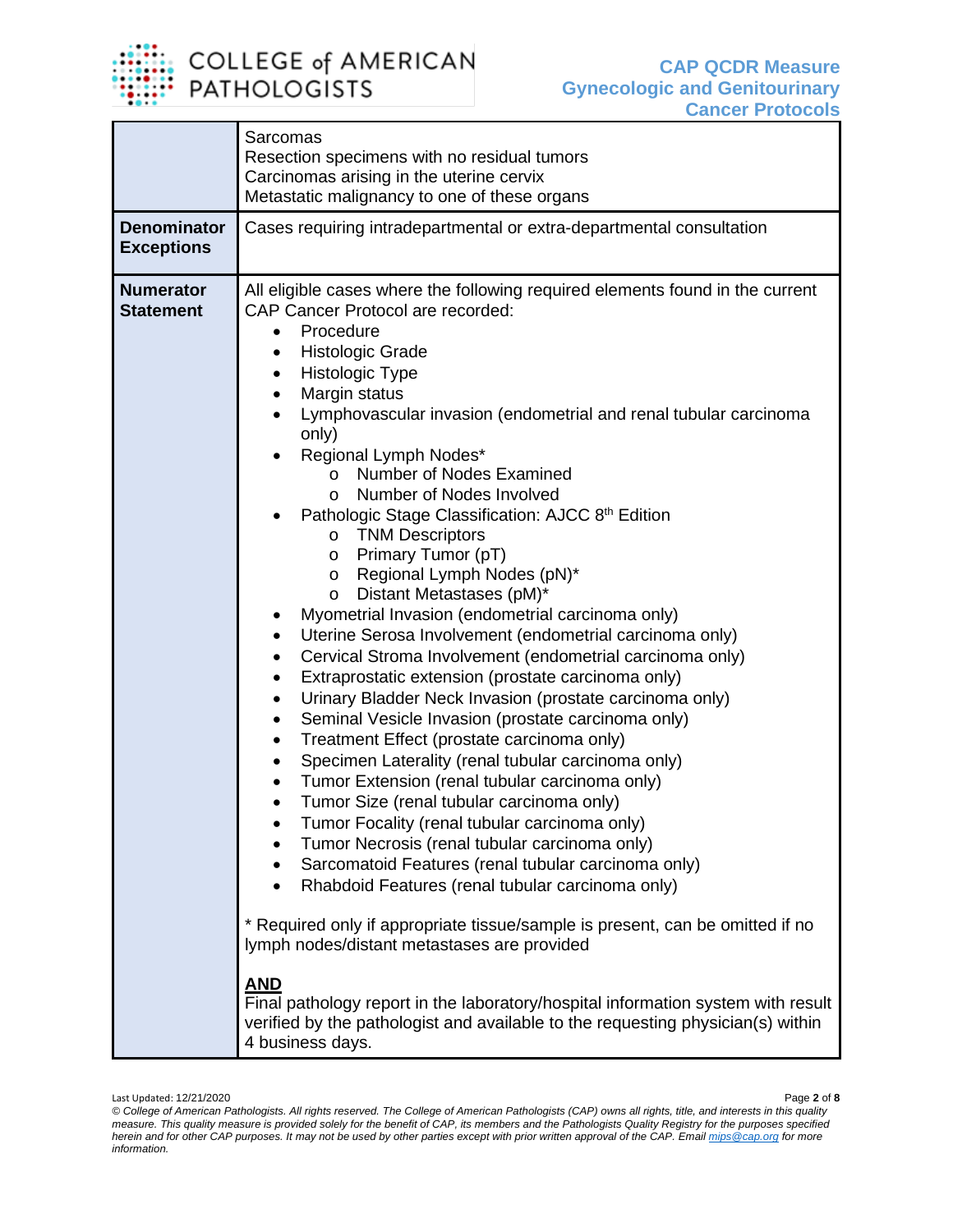

т

| <b>Numerator</b><br><b>Exclusions</b>           | None                                                                                                                                                                                                                                                                                                                                                                                                                                                                                                                                                                                                                                                               |  |
|-------------------------------------------------|--------------------------------------------------------------------------------------------------------------------------------------------------------------------------------------------------------------------------------------------------------------------------------------------------------------------------------------------------------------------------------------------------------------------------------------------------------------------------------------------------------------------------------------------------------------------------------------------------------------------------------------------------------------------|--|
| <b>Guidance</b>                                 | INSTRUCTIONS: This measure has two performance rates that contribute to<br>the overall performance score:<br>1. Percent of cases for which specified data elements for all cancer<br>protocols are recorded.<br>2. Percent of cases that meet the maximum 3 business day turnaround<br>time.<br>The overall performance score submitted is a weighted average of:<br>(Performance rate 1 x 70%)+(Performance rate 2 x 30%)                                                                                                                                                                                                                                         |  |
|                                                 | Denominator definitions:<br>Eligible uterine resection cases include:<br><b>Total Hysterectomy</b><br>Supracervical Hysterectomy<br>Radical Hysterectomy<br>Eligible kidney resection cases include:<br><b>Partial Nephrectomy</b><br><b>Total Nephrectomy</b><br><b>Radical Nephrectomy</b><br>$\bullet$<br>Eligible prostate resection cases include:<br>Radical prostatectomy                                                                                                                                                                                                                                                                                   |  |
|                                                 | The numerator of Rate 1 is defined as cases of carcinoma of the<br>endometrium or renal tubular origin for which all required data elements of<br>the Cancer Protocol are included. If a case does not include one of the listed<br>data elements, it may not be included in the Numerator for Rate 1 but may be<br>included in the Numerator of Rate 2 if the required turnaround time is met.                                                                                                                                                                                                                                                                    |  |
|                                                 | Numerator definitions for Rate 2:<br>1. Turnaround Time (TAT): The day the specimen is accessioned in the<br>lab to the day the final report is signed out. Business days counted<br>only.<br>2. Accession Date: The date recorded in the laboratory/hospital<br>information system that documents when a specimen was received by<br>the laboratory.<br>3. Report Date: The date recorded in the laboratory/hospital information<br>system that documents when a result is verified and reported by the<br>laboratory and is available to the requesting physician(s) (signed out).<br>Signed Out: The pathology report with a final diagnosis is released.<br>4. |  |
| <b>Measure Information</b>                      |                                                                                                                                                                                                                                                                                                                                                                                                                                                                                                                                                                                                                                                                    |  |
| <b>NQS Domain</b>                               | <b>Communication and Care Coordination</b>                                                                                                                                                                                                                                                                                                                                                                                                                                                                                                                                                                                                                         |  |
| <b>Meaningful</b><br><b>Measures</b><br>Area(s) | Transfer of Health Information and Interoperability                                                                                                                                                                                                                                                                                                                                                                                                                                                                                                                                                                                                                |  |

Last Updated: 12/21/2020 Page **3** of **8**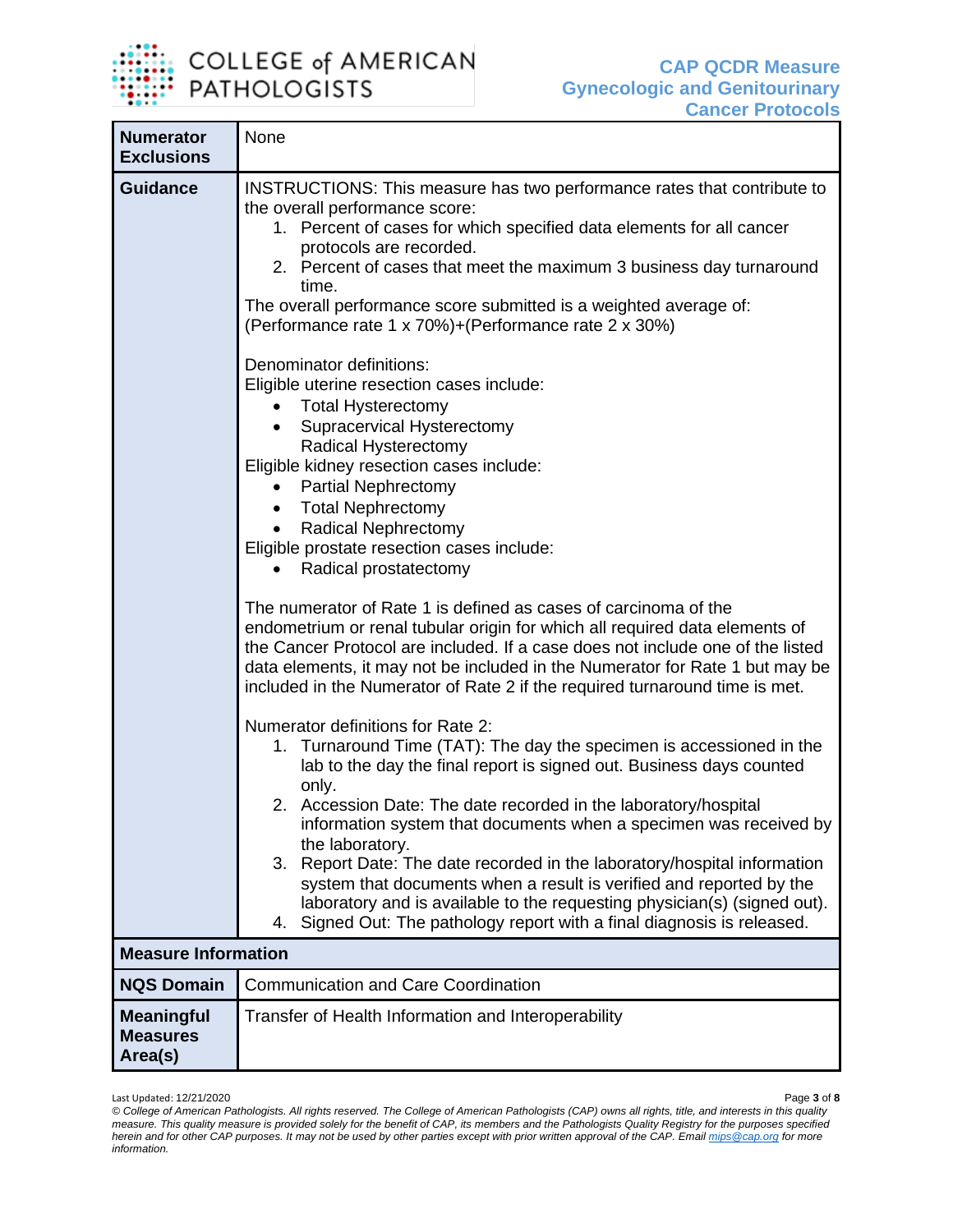

| <b>Meaningful</b><br><b>Measure</b><br><b>Rationale</b>           | The CAP cancer protocols have been thoroughly researched and have been<br>determined to contain all the elements that a clinician would need to<br>appropriately treat a patient with a malignant disease. Therefore, utilizing all<br>the required elements found in a CAP protocol for malignant cases should be<br>the very definition of a high-quality report and serve as a measure of<br>pathologist performance. An accurate and complete diagnosis as would be<br>found in a high-quality pathology report with the CAP cancer template is<br>crucial to successful patient treatment and outcomes. The cancer protocols<br>standardize the collection and reporting of all cancer patient data, facilitates<br>communication between pathologists, clinicians and cancer registrars, and<br>improves and supports information exchange and data interoperability (1). |
|-------------------------------------------------------------------|---------------------------------------------------------------------------------------------------------------------------------------------------------------------------------------------------------------------------------------------------------------------------------------------------------------------------------------------------------------------------------------------------------------------------------------------------------------------------------------------------------------------------------------------------------------------------------------------------------------------------------------------------------------------------------------------------------------------------------------------------------------------------------------------------------------------------------------------------------------------------------|
|                                                                   | Turnaround time (TAT) is an indicator of efficiency in anatomic pathology and<br>may affect coordination of patient care. Timely pathology reports are one of<br>the most important tools physicians use to adequately manage the quality<br>and safety of patient care. The implication of surgical pathology report delay,<br>as shown in research evidence, is that prolonged turnaround time plays a<br>major role in disease complications, including raising morbidity and mortality<br>rates. Therefore, verifying pathology reports in an appropriate timeframe<br>helps healthcare practitioners with timely diagnosis and more effective<br>treatment planning (2-4).<br>1. Krishnamurti, U, et. Al. CAP cancer protocols and pathology reports.<br>Endometrium 4.1.0.2 (February 2020).                                                                              |
|                                                                   | https://documents.cap.org/protocols/cp-femalereproductive-<br>endometrium-20-4102.pdf<br>2. Alshieban S. and Al-Surimi K. Reducing turnaround time of surgical<br>pathology reports in pathology and laboratory medicine departments.<br>BMJ Qual Improv Rep. 2015 Nov 24;4(1). pii: u209223.w3773. doi:<br>10.1136/bmjquality.u209223.w3773. eCollection 2015.<br>3. Volmar, KE et al. Turnaround Time for Large or Complex Specimens<br>in Surgical Pathology: A College of American Pathologists Q-Probes<br>Study of 56 Institutions. Archives of pathology & laboratory medicine.<br>139. 171-7. 10.5858/arpa.2013-0671-CP. 2015.<br>4. Patel, S. et al. Factors that impact turnaround time of surgical<br>pathology specimens in an academic institution. Hum Pathol. 2012<br>Sep;43(9):1501-5. doi: 10.1016/j.humpath.2011.11.010. Epub 2012<br>Mar 8.                  |
| <b>Measure</b><br><b>Type</b>                                     | Process                                                                                                                                                                                                                                                                                                                                                                                                                                                                                                                                                                                                                                                                                                                                                                                                                                                                         |
| <b>Data Source</b>                                                | Laboratory Information System; CAP cancer protocols; and pathology reports                                                                                                                                                                                                                                                                                                                                                                                                                                                                                                                                                                                                                                                                                                                                                                                                      |
| <b>Summary of</b><br><b>Performance</b><br>Gap<br><b>Evidence</b> | A CAP Q-Probes study demonstrated that about 30% of cancer reports do<br>not have all the scientifically validated elements required by the ACS $CoC1$ .<br>More recent studies have indicated that even among users of CAP Cancer<br>Protocols, significant variability exists in rates of protocol completion,<br>particularly dependent on the method of data capture (electronic cancer<br>checklists versus printed paper forms versus web-based methods) <sup>2</sup> . The<br>CAP cancer protocols have been thoroughly researched and have been                                                                                                                                                                                                                                                                                                                         |

Last Updated: 12/21/2020 Page **4** of **8** *© College of American Pathologists. All rights reserved. The College of American Pathologists (CAP) owns all rights, title, and interests in this quality measure. This quality measure is provided solely for the benefit of CAP, its members and the Pathologists Quality Registry for the purposes specified herein and for other CAP purposes. It may not be used by other parties except with prior written approval of the CAP. Emai[l mips@cap.org](mailto:mips@cap.org) for more information.*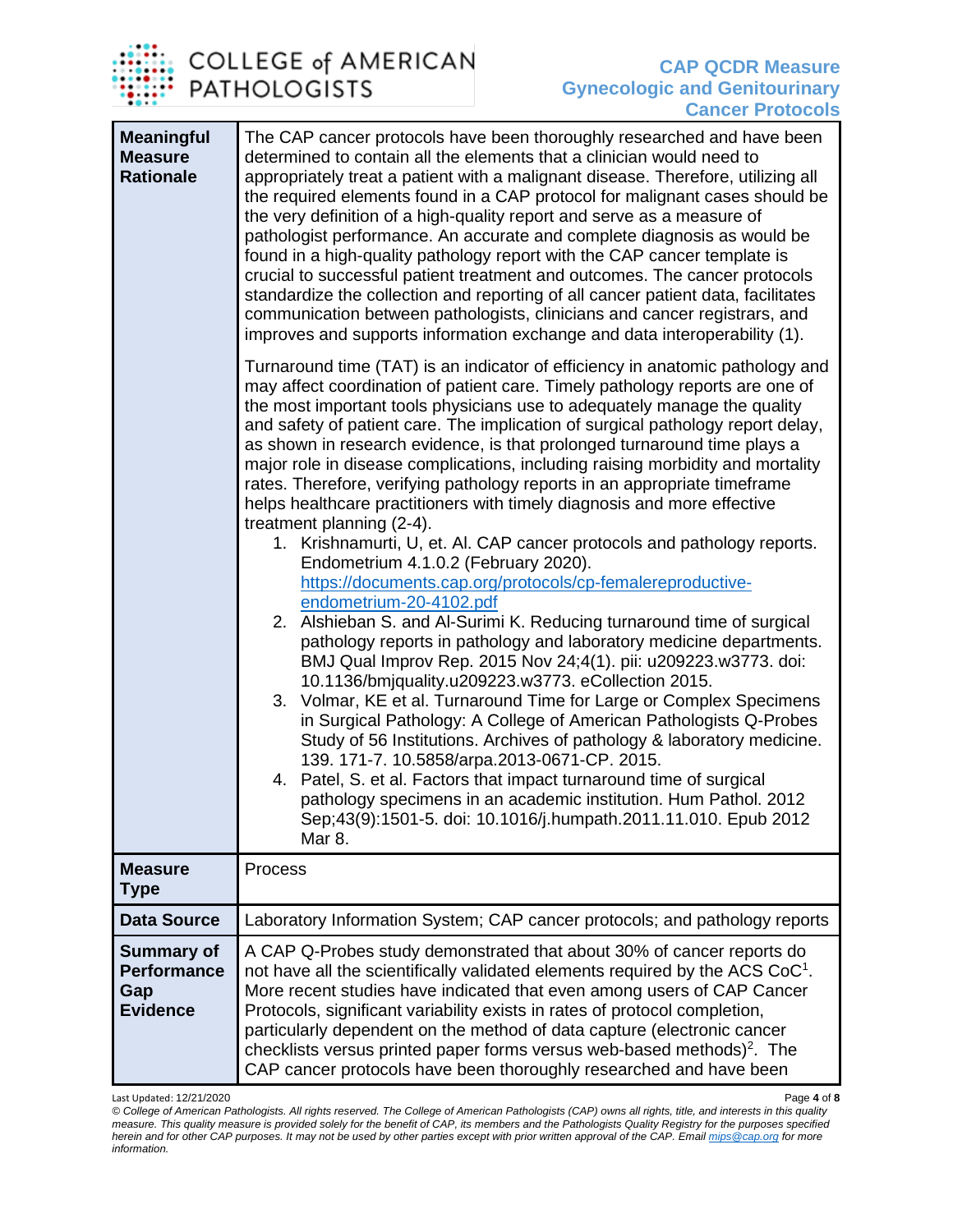

|                                                        | determined to contain all the elements that a clinician would need to<br>appropriately treat a patient with a malignant disease. Therefore, utilizing all<br>the required elements found in a CAP protocol for malignant cases should be<br>the very definition of a high-quality report and serve as a measure of<br>pathologist performance.<br>With respect to synoptic reports of gynecologic and genitourinary cancers<br>specifically, results from the College of American Pathologists (CAP)<br>Pathologists' Quality Registry show significant gaps in performance. The<br>average performance rate for a measure covering cancer protocol of<br>endometrial carcinoma was 48.3% with a standard deviation of 44.8<br>percentage points. The average performance rate for a measure covering<br>cancer protocol of carcinoma of renal tubular origin was 66.8% with a<br>standard deviation of 30.6 percentage points. Data is from all cases entered<br>in 2019, totaling 1704 for endometrial cancer and 941 for carcinoma of renal<br>tubular origin.<br>1. Michael O. Idowu, MD; Leonas G. Bekeris, MD; Stephen Raab, MD;<br>Stephen G. Ruby, MD, MBA; Raouf E. Nakhleh, MD. Adequacy of<br>Surgical Pathology Reporting of Cancer A College of American<br>Pathologists Q-Probes Study of 86 Institutions Arch Pathol Lab Med.<br>2010;134:969-974.<br>2. Megan A Renshaw, Scott A Renshaw, Mercy Mena-Allauca, Patricia<br>P Carrion, Xiaorong Mei, Arniris Narciandi, Edwin W Gould, Andrew A<br>Renshaw. Performance of a web-based method for generating<br>synoptic reports. J Pathology Informatics. 2017; 8:13. |
|--------------------------------------------------------|--------------------------------------------------------------------------------------------------------------------------------------------------------------------------------------------------------------------------------------------------------------------------------------------------------------------------------------------------------------------------------------------------------------------------------------------------------------------------------------------------------------------------------------------------------------------------------------------------------------------------------------------------------------------------------------------------------------------------------------------------------------------------------------------------------------------------------------------------------------------------------------------------------------------------------------------------------------------------------------------------------------------------------------------------------------------------------------------------------------------------------------------------------------------------------------------------------------------------------------------------------------------------------------------------------------------------------------------------------------------------------------------------------------------------------------------------------------------------------------------------------------------------------------------------------------------------------------------------------------------------------------|
| <b>Measure</b><br>Owner                                | <b>College of American Pathologists</b>                                                                                                                                                                                                                                                                                                                                                                                                                                                                                                                                                                                                                                                                                                                                                                                                                                                                                                                                                                                                                                                                                                                                                                                                                                                                                                                                                                                                                                                                                                                                                                                              |
| <b>NQF ID</b>                                          | N/A                                                                                                                                                                                                                                                                                                                                                                                                                                                                                                                                                                                                                                                                                                                                                                                                                                                                                                                                                                                                                                                                                                                                                                                                                                                                                                                                                                                                                                                                                                                                                                                                                                  |
| <b>Number of</b><br><b>Performance</b><br><b>Rates</b> | $\mathbf{1}$                                                                                                                                                                                                                                                                                                                                                                                                                                                                                                                                                                                                                                                                                                                                                                                                                                                                                                                                                                                                                                                                                                                                                                                                                                                                                                                                                                                                                                                                                                                                                                                                                         |
| <b>Overall</b><br><b>Performance</b><br>Rate           | 1 <sup>st</sup> Performance Rate                                                                                                                                                                                                                                                                                                                                                                                                                                                                                                                                                                                                                                                                                                                                                                                                                                                                                                                                                                                                                                                                                                                                                                                                                                                                                                                                                                                                                                                                                                                                                                                                     |
| <b>High-priority</b>                                   | Yes                                                                                                                                                                                                                                                                                                                                                                                                                                                                                                                                                                                                                                                                                                                                                                                                                                                                                                                                                                                                                                                                                                                                                                                                                                                                                                                                                                                                                                                                                                                                                                                                                                  |
| Improvement<br><b>Notation</b>                         | <b>Inverse Measure: No</b><br>Proportional Measure: Yes (Higher score indicates better quality)<br>Continuous Variable Measure: No<br>Ratio Measure: No<br>Risk-adjusted: No                                                                                                                                                                                                                                                                                                                                                                                                                                                                                                                                                                                                                                                                                                                                                                                                                                                                                                                                                                                                                                                                                                                                                                                                                                                                                                                                                                                                                                                         |
| <b>Care Setting</b><br>and Specialty                   | Care Setting: Other-Laboratories; Telehealth not applicable<br>Specialty: Pathology                                                                                                                                                                                                                                                                                                                                                                                                                                                                                                                                                                                                                                                                                                                                                                                                                                                                                                                                                                                                                                                                                                                                                                                                                                                                                                                                                                                                                                                                                                                                                  |

*<sup>©</sup> College of American Pathologists. All rights reserved. The College of American Pathologists (CAP) owns all rights, title, and interests in this quality measure. This quality measure is provided solely for the benefit of CAP, its members and the Pathologists Quality Registry for the purposes specified herein and for other CAP purposes. It may not be used by other parties except with prior written approval of the CAP. Emai[l mips@cap.org](mailto:mips@cap.org) for more information.*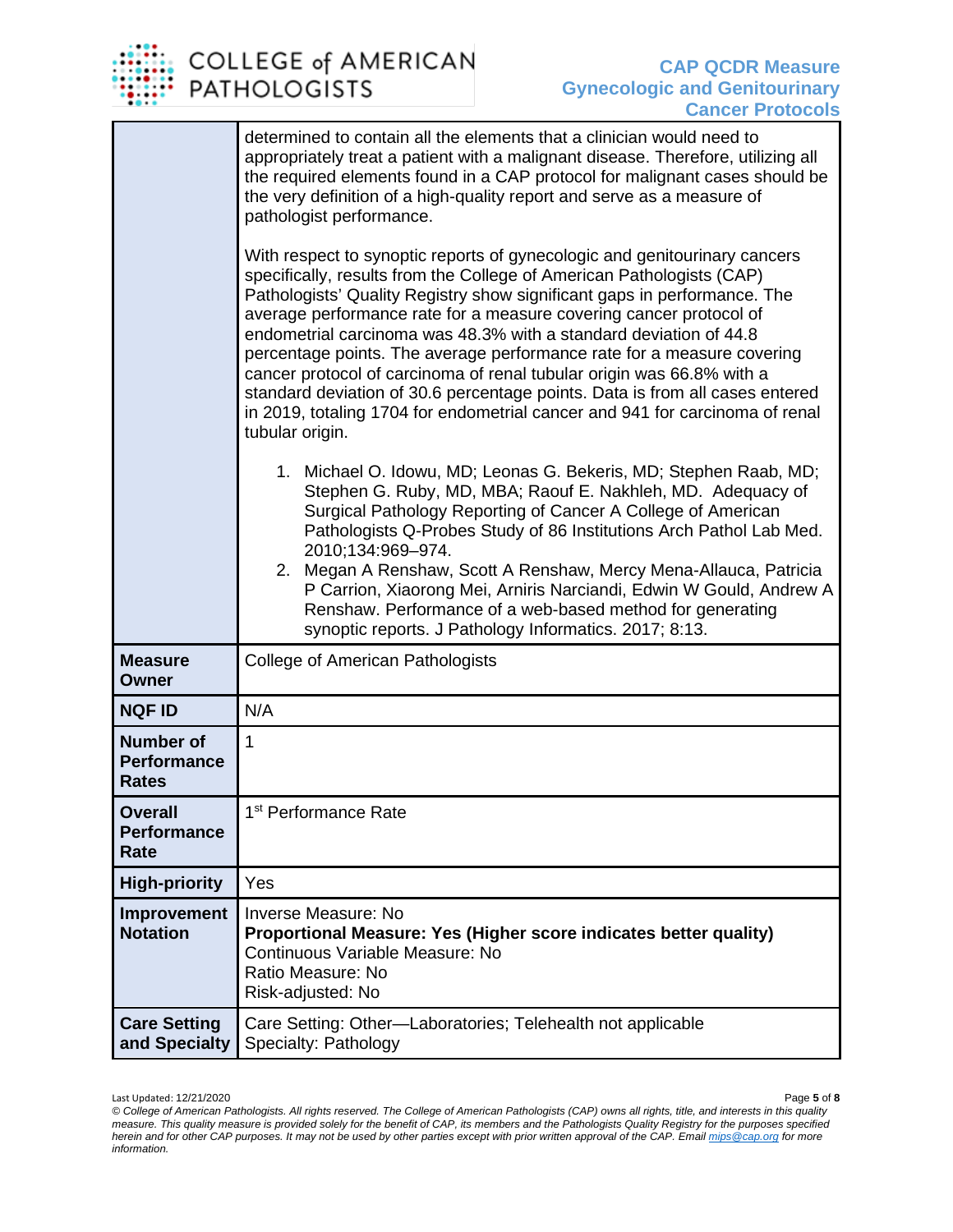

| <b>Current</b><br><b>Clinical</b><br><b>Guideline the</b> | Guideline: None.<br>Cancer Protocol: Srigley, J, et. Al. CAP cancer protocols and pathology<br>reports. Kidney v4.0.2.0 (February 2020).                                                              |
|-----------------------------------------------------------|-------------------------------------------------------------------------------------------------------------------------------------------------------------------------------------------------------|
| <b>Measure is</b>                                         | https://documents.cap.org/protocols/cp-urinary-kidney-resection-20-4020.pdf                                                                                                                           |
| <b>Derived From</b>                                       |                                                                                                                                                                                                       |
|                                                           | Krishnamurti, U, et. Al. CAP cancer protocols and pathology reports.<br>Endometrium 4.1.0.2 (February 2020).<br>https://documents.cap.org/protocols/cp-femalereproductive-endometrium-20-<br>4102.pdf |
|                                                           | Gladell, PP et al. CAP Cancer protocols and pathology reports. Prostate<br>v4.1.0.1 (March 2020)<br>https://documents.cap.org/protocols/cp-malegenital-prostate-<br>radicalprostatectomy-20-4101.pdf  |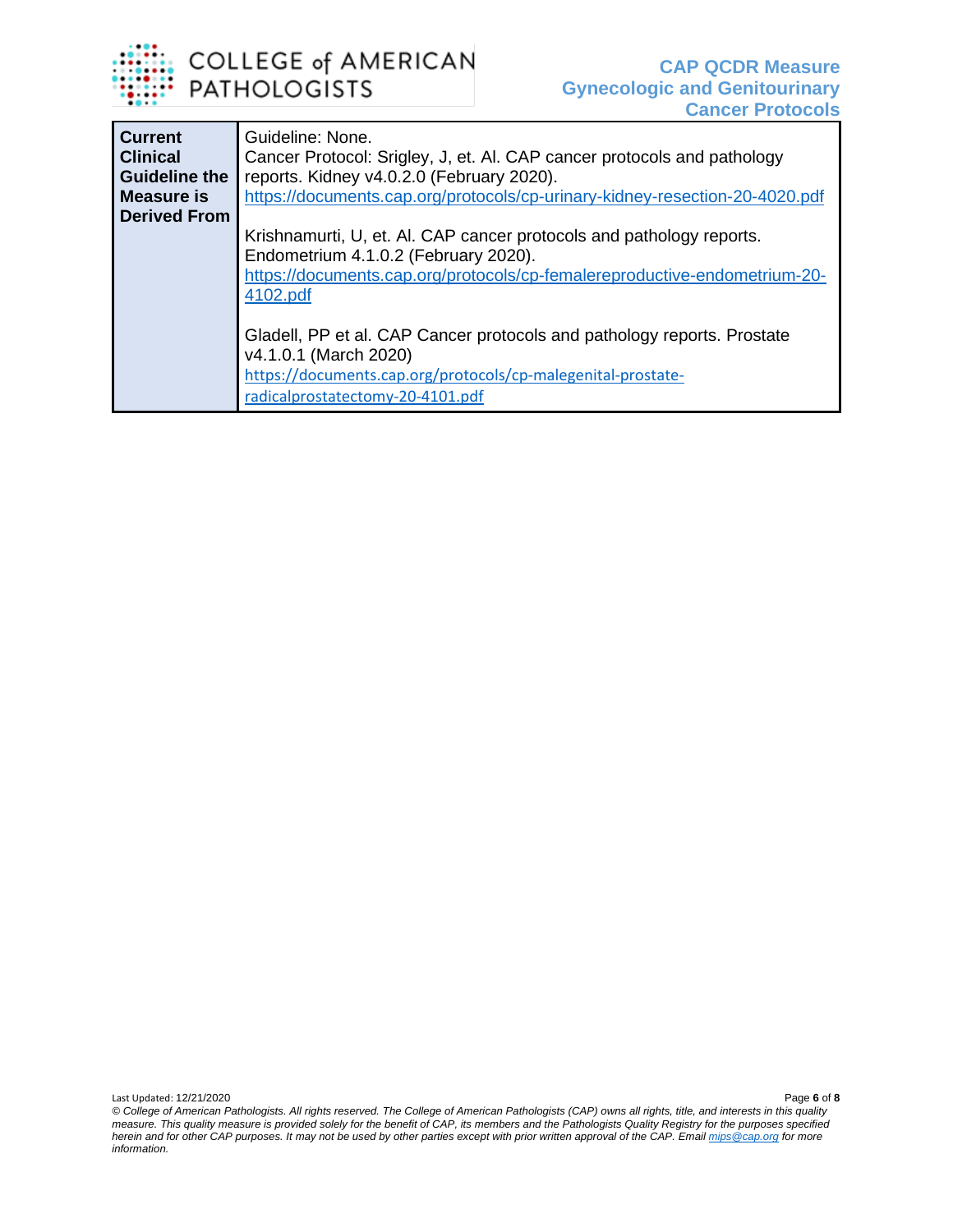



Last Updated: 12/21/2020 Page **7** of **8**